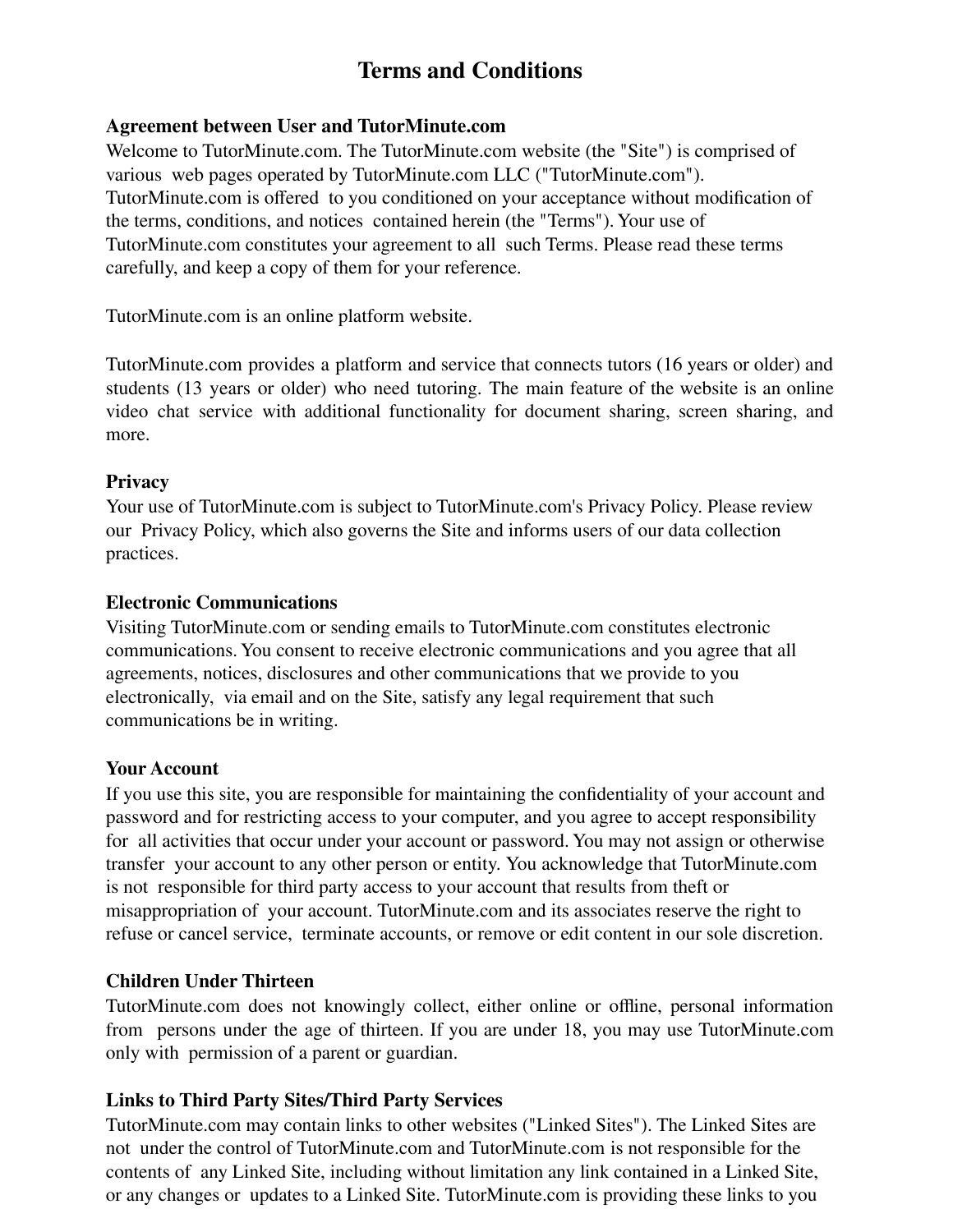only as a convenience, and the inclusion of any link does not imply endorsement by TutorMinute.com of the site or any association with its operators.

Certain services made available via TutorMinute.com are delivered by third party sites and organizations. By using any product, service or functionality originating from the TutorMinute.com domain, you hereby acknowledge and consent that TutorMinute.com may share such information and data with any third party with whom TutorMinute.com has a contractual relationship to provide the requested product, service or functionality on behalf of TutorMinute.com users and customers.

## **No Unlawful or Prohibited Use/Intellectual Property**

You are granted a non-exclusive, non-transferable, revocable license to access and use TutorMinute.com strictly in accordance with these terms of use. As a condition of your use of the Site, you warrant to TutorMinute.com that you will not use the Site for any purpose that is unlawful or prohibited by these Terms. You may not use the Site in any manner which could damage, disable, overburden, or impair the Site or interfere with any other party's use and enjoyment of the Site. You may not obtain or attempt to obtain any materials or information through any means not intentionally made available or provided for through the Site.

All content included as part of the Service, such as text, graphics, logos, images, as well as the compilation thereof, and any software used on the Site, is the property of TutorMinute.com or its suppliers and protected by copyright and other laws that protect intellectual property and proprietary rights. You agree to observe and abide by all copyright and other proprietary notices, legends or other restrictions contained in any such content and will not make any changes thereto.

You will not modify, publish, transmit, reverse engineer, participate in the transfer or sale, create derivative works, or in any way exploit any of the content, in whole or in part, found on the Site. TutorMinute.com content is not for resale. Your use of the Site does not entitle you to make any unauthorized use of any protected content, and in particular you will not delete or alter any proprietary rights or attribution notices in any content. You will use protected content solely for your personal use, and will make no other use of the content without the express written permission of TutorMinute.com and the copyright owner. You agree that you do not acquire any ownership rights in any protected content. We do not grant you any licenses, express or implied, to the intellectual property of TutorMinute.com or our licensors except as expressly authorized by these Terms.

#### **Third Party Accounts**

You will be able to connect your TutorMinute.com account to third party accounts. By connecting your TutorMinute.com account to your third party account, you acknowledge and agree that you are consenting to the continuous release of information about you to others (in accordance with your privacy settings on those third party sites). If you do not want information about you to be shared in this manner, do not use this feature.

#### **International Users**

The Service is controlled, operated and administered by TutorMinute.com from our offices within

the USA. If you access the Service from a location outside the USA, you are responsible for compliance with all local laws. You agree that you will not use the TutorMinute.com Content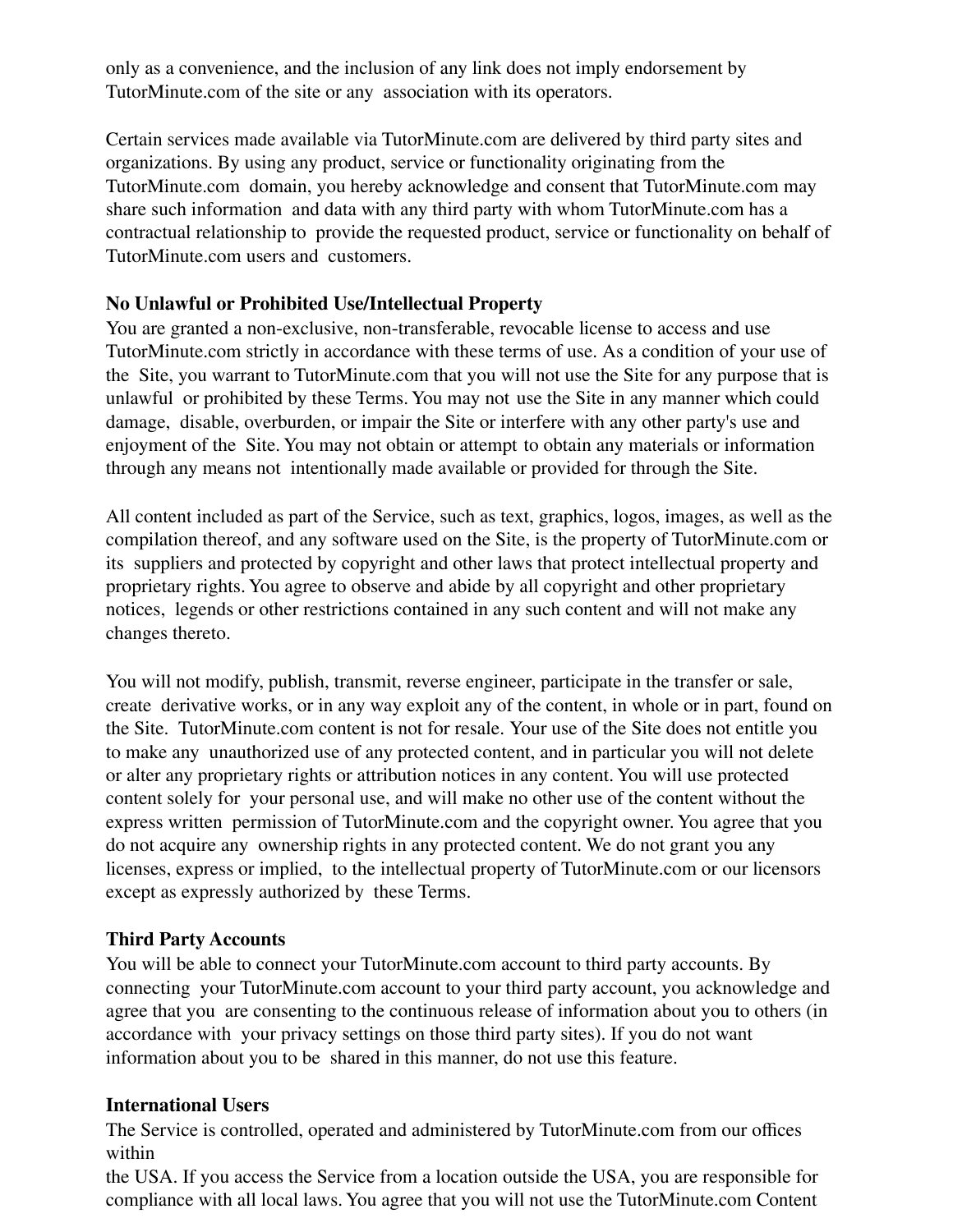accessed through TutorMinute.com in any country or in any manner prohibited by any applicable laws, restrictions or regulations.

#### **Indemnification**

You agree to indemnify, defend and hold harmless TutorMinute.com, its officers, directors, employees, agents and third parties, for any losses, costs, liabilities and expenses (including reasonable attorney's fees) relating to or arising out of your use of or inability to use the Site or services, any user postings made by you, your violation of any terms of this Agreement or your violation of any rights of a third party, or your violation of any applicable laws, rules or regulations. TutorMinute.com reserves the right, at its own cost, to assume the exclusive defense and control of any matter otherwise subject to indemnification by you, in which event you will fully cooperate with TutorMinute.com in asserting any available defenses.

# **Arbitration**

In the event the parties are not able to resolve any dispute between them arising out of or concerning these Terms and Conditions, or any provisions hereof, whether in contract, tort, or otherwise at law or in equity for damages or any other relief, then such dispute shall be resolved only by final and binding arbitration pursuant to the Federal Arbitration Act, conducted by a single neutral arbitrator and administered by the American Arbitration Association, or a similar arbitration service selected by the parties, in a location mutually agreed upon by the parties. The arbitrator's award shall be final, and judgment may be entered upon it in any court having jurisdiction. In the event that any legal or equitable action, proceeding or arbitration arises out of or concerns these Terms and Conditions, the prevailing party shall be entitled to recover its costs and reasonable attorney's fees. The parties agree to arbitrate all disputes and claims in regards to these Terms and Conditions or any disputes arising as a result of these Terms and Conditions, whether directly or indirectly, including Tort claims that are a result of these Terms and Conditions. The parties agree that the Federal Arbitration Act governs the interpretation and enforcement of this provision. The entire dispute, including the scope and enforceability of this arbitration provision shall be determined by the Arbitrator. This arbitration provision shall survive the termination of these Terms and Conditions.

# **Class Action Waiver**

Any arbitration under these Terms and Conditions will take place on an individual basis; class arbitrations and class/representative/collective actions are not permitted.

THE PARTIES AGREE THAT A PARTY MAY BRING CLAIMS AGAINST THE OTHER ONLY IN EACH'S INDIVIDUAL CAPACITY, AND NOT AS A PLAINTIFF OR CLASS MEMBER IN ANY PUTATIVE CLASS, COLLECTIVE AND/ OR REPRESENTATIVE PROCEEDING, SUCH AS IN THE FORM OF A PRIVATE ATTORNEY GENERAL ACTION AGAINST THE OTHER.

Further, unless both you and TutorMinute.com agree otherwise, the arbitrator may not consolidate more than one person's claims, and may not otherwise preside over any form of a representative or class proceeding.

# **Liability Disclaimer**

THE INFORMATION, SOFTWARE, PRODUCTS, AND SERVICES INCLUDED IN OR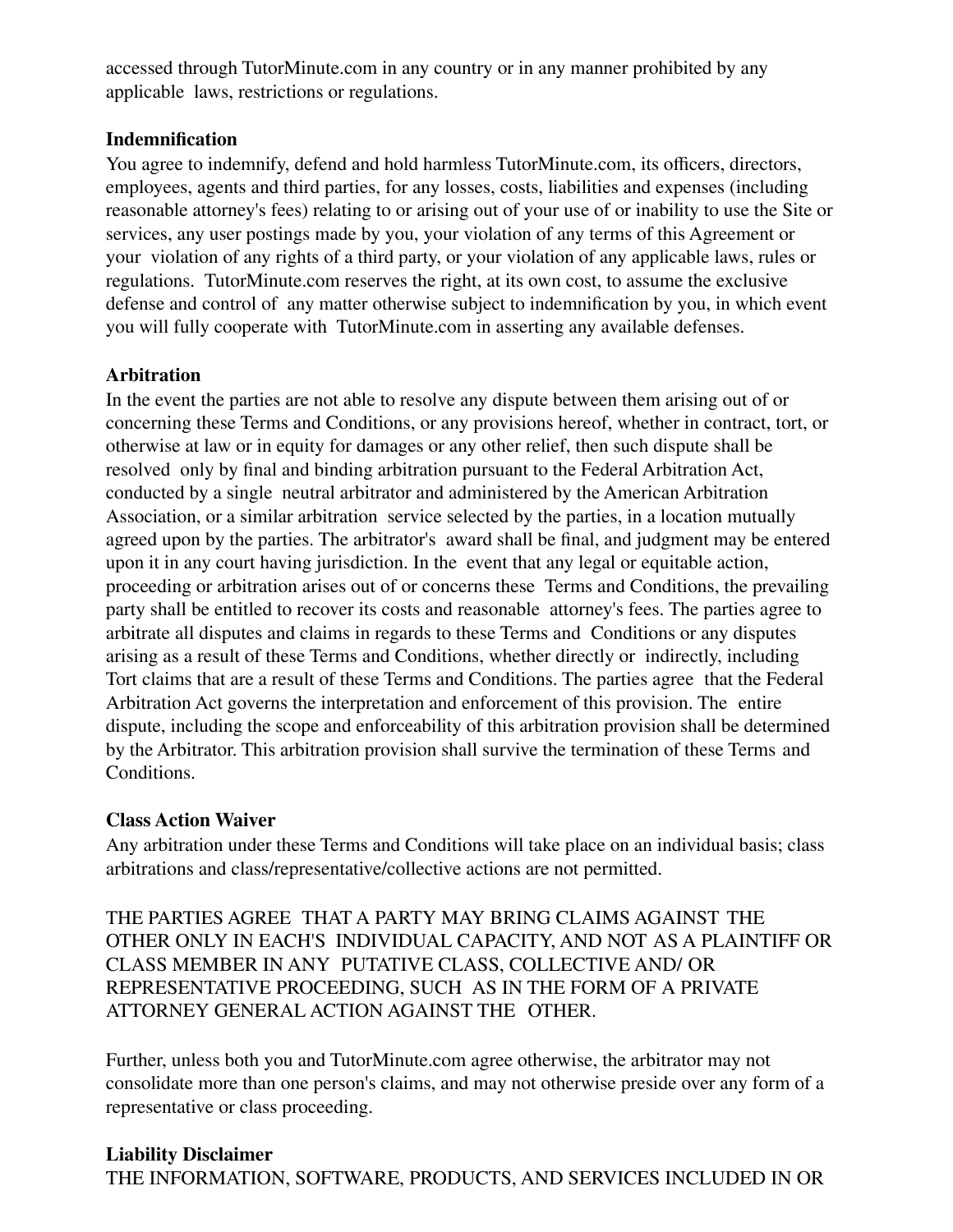AVAILABLE THROUGH THE SITE MAY INCLUDE INACCURACIES OR TYPOGRAPHICAL ERRORS. CHANGES ARE PERIODICALLY ADDED TO THE INFORMATION HEREIN. TUTORMINUTE.COM LLC AND/OR ITS SUPPLIERS MAY MAKE IMPROVEMENTS AND/OR CHANGES IN THE SITE AT ANY TIME. TUTORMINUTE.COM LLC AND/OR ITS SUPPLIERS MAKE NO REPRESENTATIONS ABOUT THE SUITABILITY, RELIABILITY, AVAILABILITY, TIMELINESS, AND ACCURACY OF THE INFORMATION, SOFTWARE, PRODUCTS, SERVICES AND RELATED GRAPHICS CONTAINED ON THE SITE FOR ANY PURPOSE. TO THE MAXIMUM EXTENT PERMITTED BY APPLICABLE LAW, ALL SUCH INFORMATION, SOFTWARE, PRODUCTS, SERVICES AND RELATED GRAPHICS ARE PROVIDED "AS IS" WITHOUT WARRANTY OR CONDITION OF ANY KIND. TUTORMINUTE.COM LLC AND/OR ITS SUPPLIERS HEREBY DISCLAIM ALL WARRANTIES AND CONDITIONS WITH REGARD TO THIS INFORMATION, SOFTWARE, PRODUCTS, SERVICES AND RELATED GRAPHICS, INCLUDING ALL IMPLIED WARRANTIES OR CONDITIONS OF MERCHANTABILITY, FITNESS FOR A PARTICULAR PURPOSE, TITLE AND NON-INFRINGEMENT.

TO THE MAXIMUM EXTENT PERMITTED BY APPLICABLE LAW, IN NO EVENT SHALL TUTORMINUTE.COM LLC AND/OR ITS SUPPLIERS BE LIABLE FOR ANY DIRECT, INDIRECT, PUNITIVE, INCIDENTAL, SPECIAL, CONSEQUENTIAL DAMAGES OR ANY DAMAGES WHATSOEVER INCLUDING, WITHOUT LIMITATION, DAMAGES FOR LOSS OF USE, DATA OR PROFITS, ARISING OUT OF OR IN ANY WAY CONNECTED WITH THE USE OR PERFORMANCE OF THE SITE, WITH THE DELAY OR INABILITY TO USE THE SITE OR RELATED SERVICES, THE PROVISION OF OR FAILURE TO PROVIDE SERVICES, OR FOR ANY INFORMATION, SOFTWARE, PRODUCTS, SERVICES AND RELATED GRAPHICS OBTAINED THROUGH THE SITE, OR OTHERWISE ARISING OUT OF THE USE OF THE SITE, WHETHER BASED ON CONTRACT, TORT, NEGLIGENCE, STRICT LIABILITY OR OTHERWISE, EVEN IF TUTORMINUTE.COM LLC OR ANY OF ITS SUPPLIERS HAS BEEN ADVISED OF THE POSSIBILITY OF DAMAGES. BECAUSE SOME STATES/JURISDICTIONS DO NOT ALLOW THE EXCLUSION OR LIMITATION OF LIABILITY FOR CONSEQUENTIAL OR INCIDENTAL DAMAGES, THE ABOVE LIMITATION MAY NOT APPLY TO YOU. IF YOU ARE DISSATISFIED WITH ANY PORTION OF THE SITE, OR WITH ANY OF THESE TERMS OF USE, YOUR SOLE AND EXCLUSIVE REMEDY IS TO DISCONTINUE USING THE SITE.

#### **Termination/Access Restriction**

TutorMinute.com reserves the right, in its sole discretion, to terminate your access to the Site and the related services or any portion thereof at any time, without notice. To the maximum extent permitted by law, this agreement is governed by the laws of the State of Washington and you hereby consent to the exclusive jurisdiction and venue of courts in Washington in all disputes arising out of or relating to the use of the Site. Use of the Site is unauthorized in any jurisdiction that does not give effect to all provisions of these Terms, including, without limitation, this section.

You agree that no joint venture, partnership, employment, or agency relationship exists between you and TutorMinute.com as a result of this agreement or use of the Site. TutorMinute.com's performance of this agreement is subject to existing laws and legal